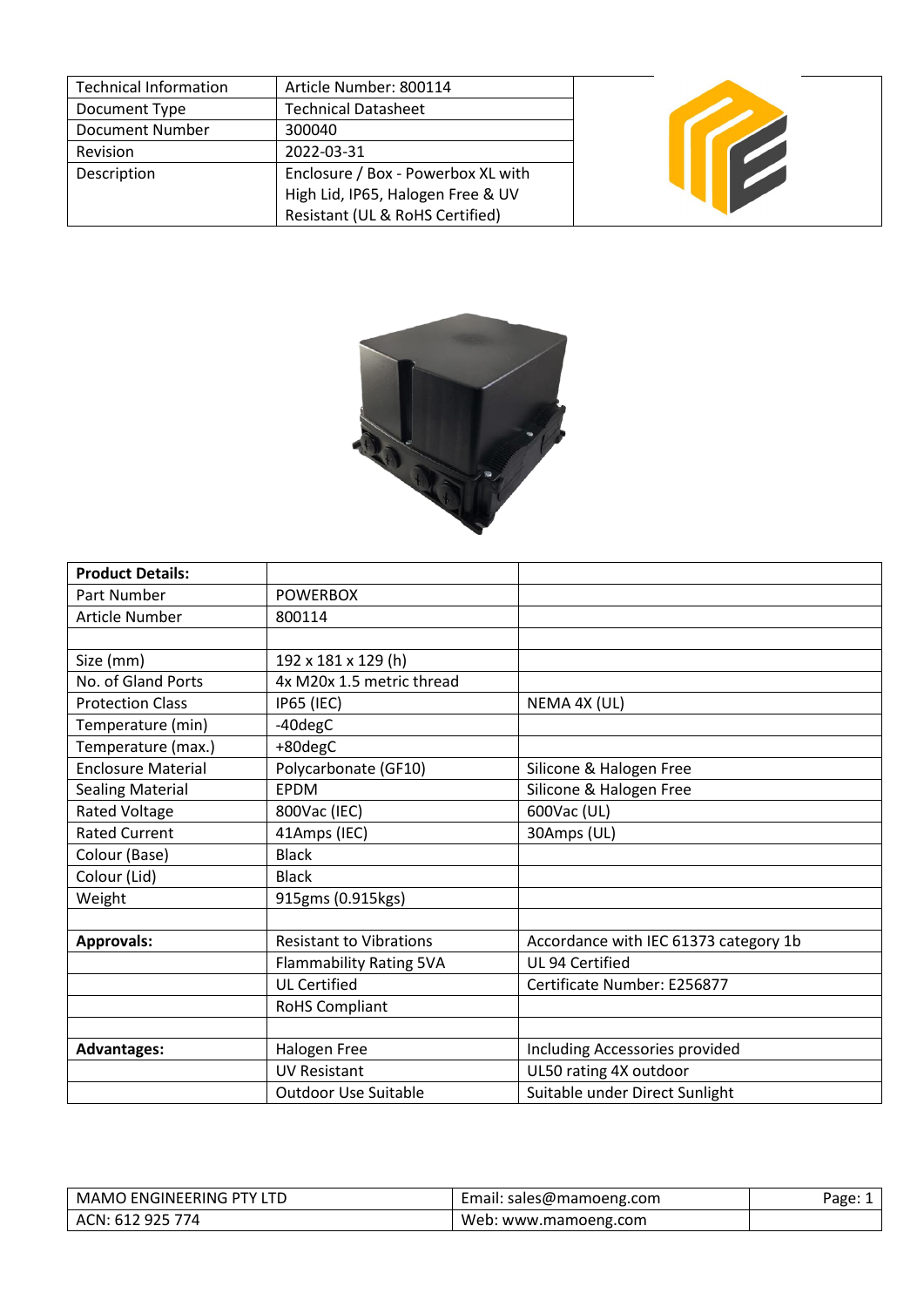| <b>Technical Information</b> | Article Number: 800114             |  |
|------------------------------|------------------------------------|--|
| Document Type                | <b>Technical Datasheet</b>         |  |
| Document Number              | 300040                             |  |
| Revision                     | 2022-03-31                         |  |
| Description                  | Enclosure / Box - Powerbox XL with |  |
|                              | High Lid, IP65, Halogen Free & UV  |  |
|                              | Resistant (UL & RoHS Certified)    |  |

**Base Internal Dimensions (with DIN Rails fitted):**





| MAMO ENGINEERING PTY LTD | Email: sales@mamoeng.com | Page: $2$ |
|--------------------------|--------------------------|-----------|
| ACN: 612 925 774         | Web: www.mamoeng.com     |           |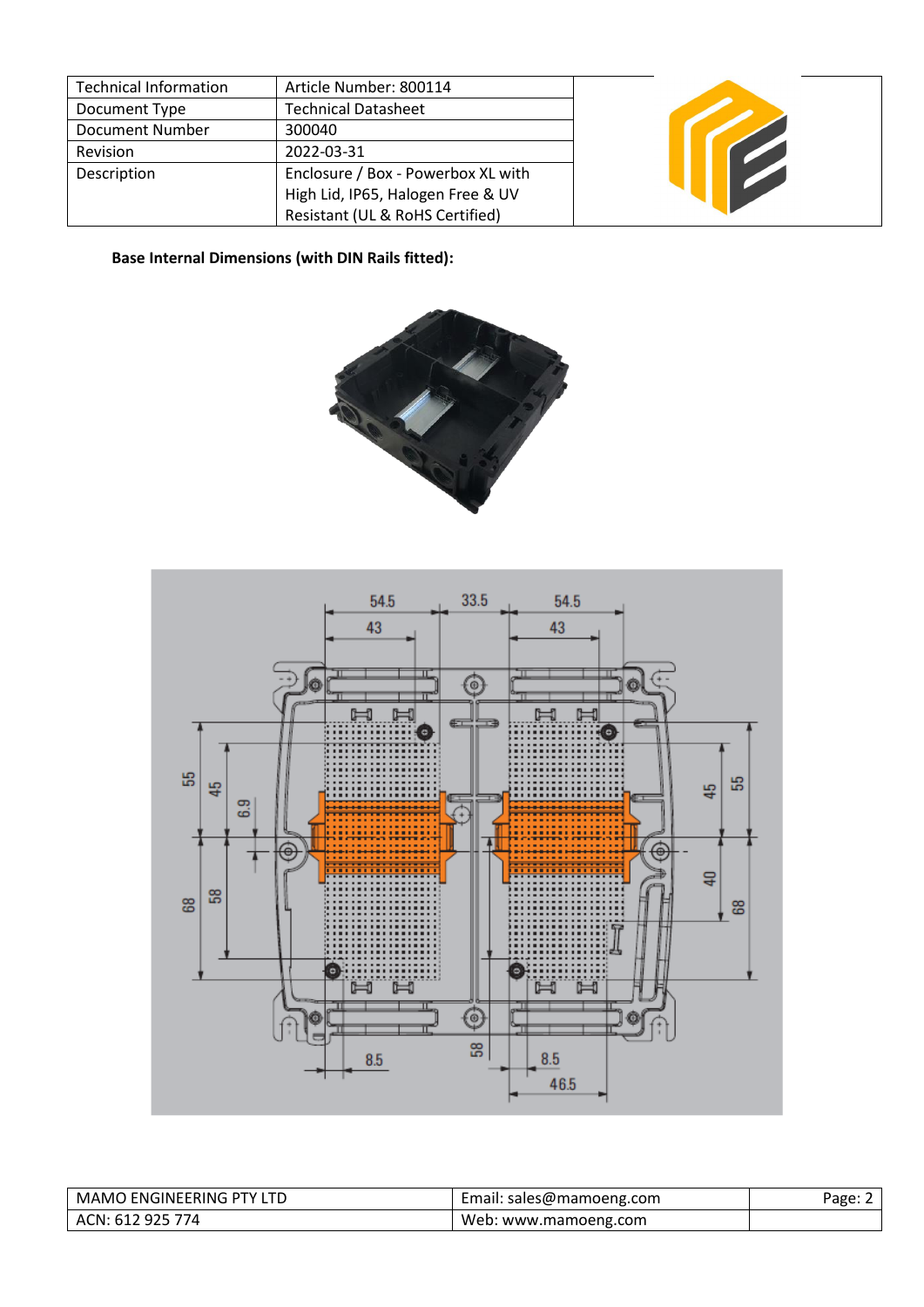| <b>Technical Information</b> | Article Number: 800114             |  |
|------------------------------|------------------------------------|--|
| Document Type                | <b>Technical Datasheet</b>         |  |
| Document Number              | 300040                             |  |
| Revision                     | 2022-03-31                         |  |
| Description                  | Enclosure / Box - Powerbox XL with |  |
|                              | High Lid, IP65, Halogen Free & UV  |  |
|                              | Resistant (UL & RoHS Certified)    |  |

**Base & Lid Height Dimensions:**





| <b>MAMO ENGINEERING PTY LTD</b> | Email: sales@mamoeng.com  | Page: 5 |
|---------------------------------|---------------------------|---------|
| ACN: 612 925 774                | Web:<br>: www.mamoeng.com |         |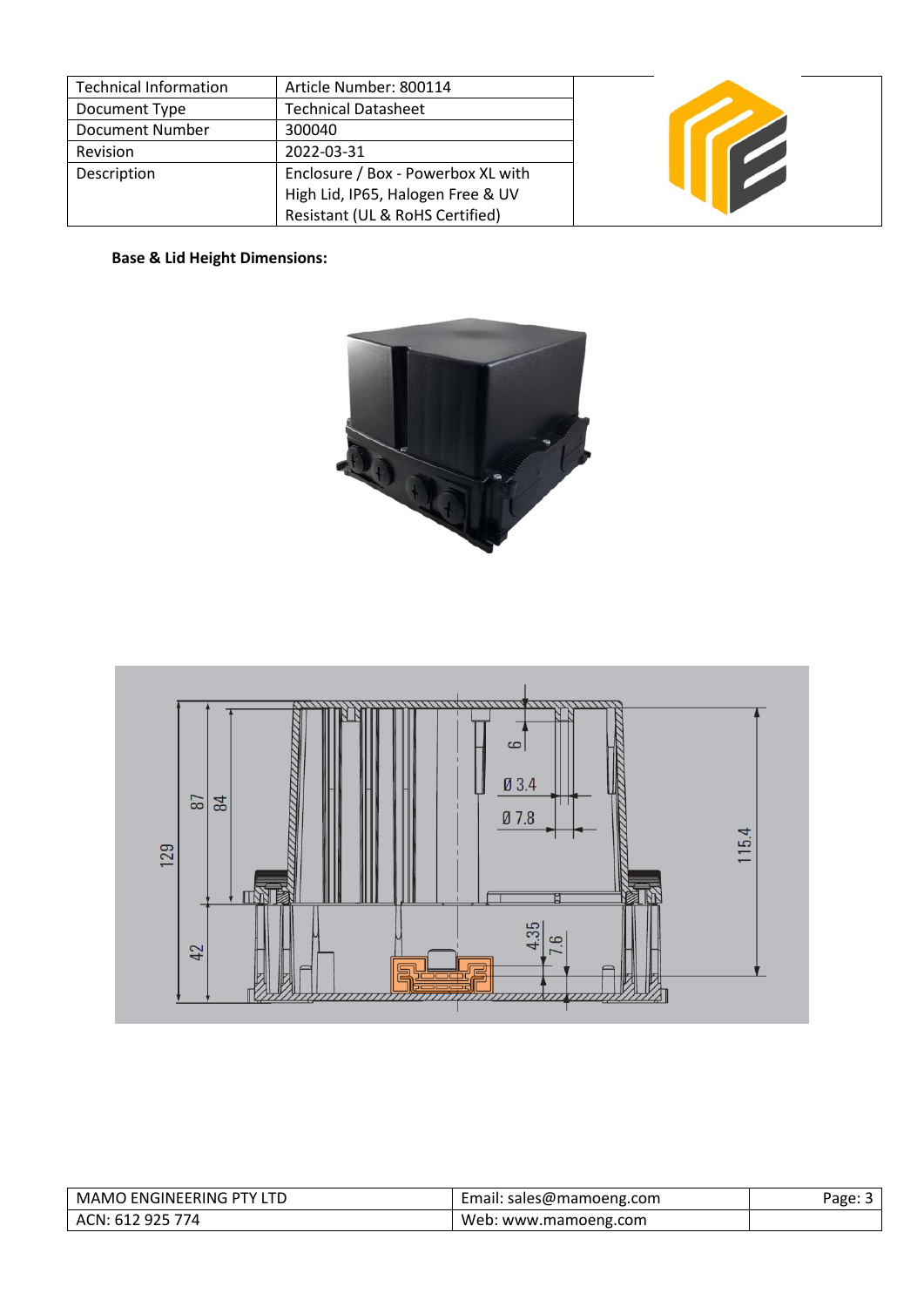| <b>Technical Information</b> | Article Number: 800114             |  |
|------------------------------|------------------------------------|--|
| Document Type                | <b>Technical Datasheet</b>         |  |
| Document Number              | 300040                             |  |
| Revision                     | 2022-03-31                         |  |
| Description                  | Enclosure / Box - Powerbox XL with |  |
|                              | High Lid, IP65, Halogen Free & UV  |  |
|                              | Resistant (UL & RoHS Certified)    |  |

# **Lid Fixing Screws (x8):**

Pozi Drive PZ2 – Torque setting for sealing: 2Nm



| MAMO ENGINEERING PTY LTD | Email: sales@mamoeng.com | Page: |
|--------------------------|--------------------------|-------|
| ACN: 612 925 774         | Web: www.mamoeng.com     |       |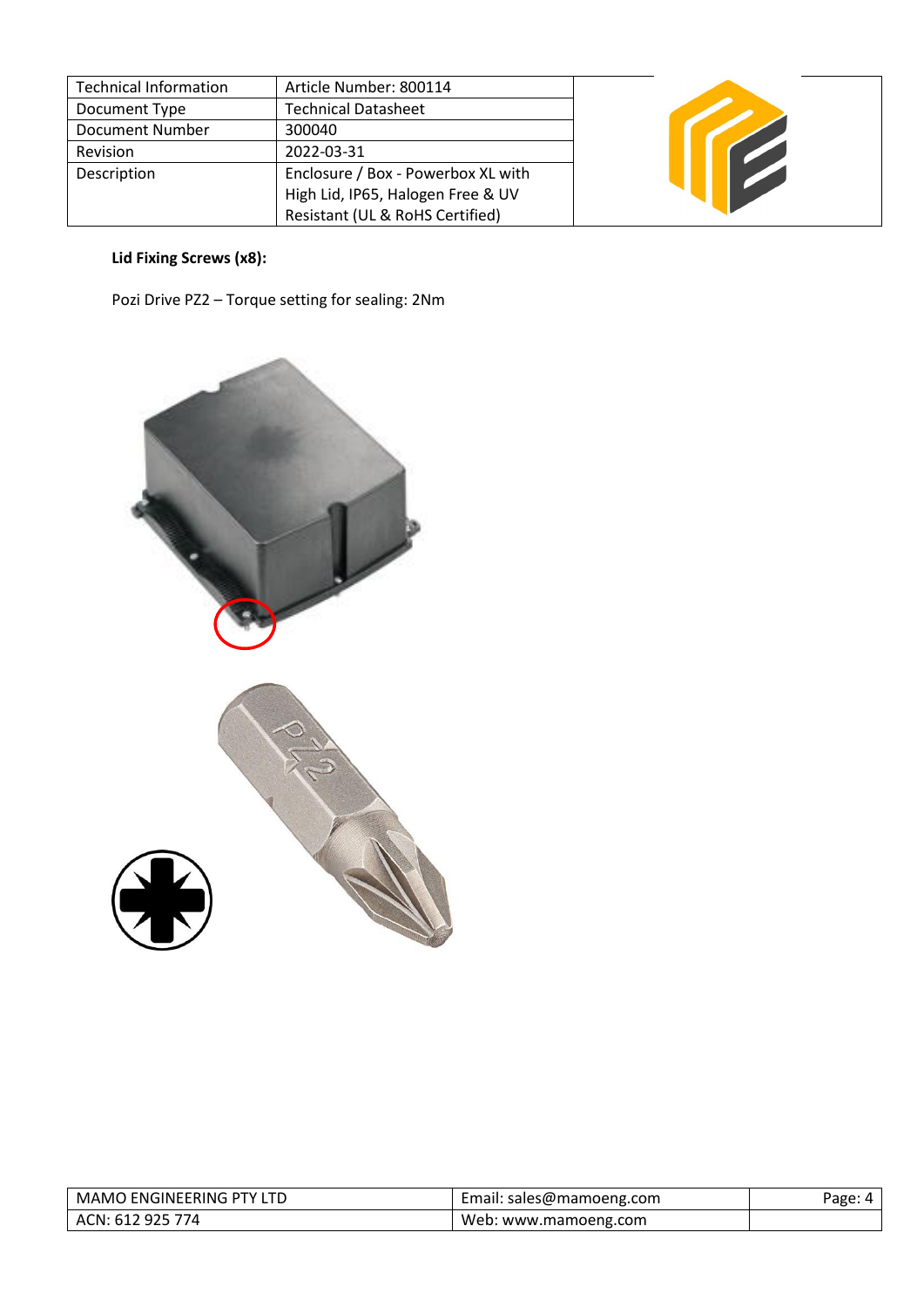| <b>Technical Information</b> | Article Number: 800114             |  |
|------------------------------|------------------------------------|--|
| Document Type                | <b>Technical Datasheet</b>         |  |
| Document Number              | 300040                             |  |
| Revision                     | 2022-03-31                         |  |
| Description                  | Enclosure / Box - Powerbox XL with |  |
|                              | High Lid, IP65, Halogen Free & UV  |  |
|                              | Resistant (UL & RoHS Certified)    |  |

## **Dimensions (top view) & Mounting Details:**





| MAMO ENGINEERING PTY LTD | Email: sales@mamoeng.com | 'age: L |
|--------------------------|--------------------------|---------|
| ACN: 612 925 774         | Web: www.mamoeng.com     |         |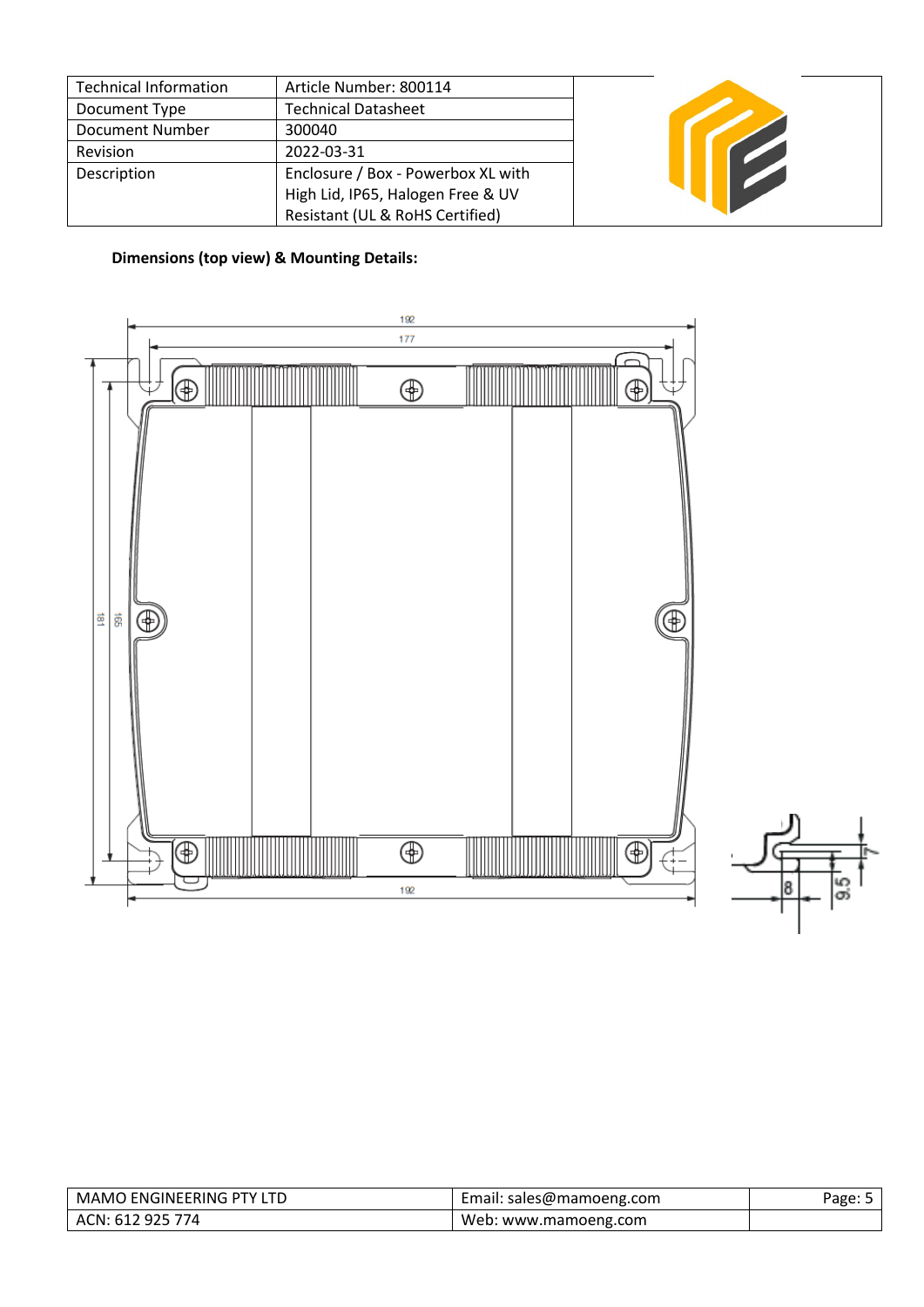| <b>Technical Information</b> | Article Number: 800114             |
|------------------------------|------------------------------------|
| Document Type                | <b>Technical Datasheet</b>         |
| <b>Document Number</b>       | 300040                             |
| Revision                     | 2022-03-31                         |
| Description                  | Enclosure / Box - Powerbox XL with |
|                              | High Lid, IP65, Halogen Free & UV  |
|                              | Resistant (UL & RoHS Certified)    |



| <b>Accessories Provided</b> | <b>Article Number</b> | Quantity | <b>Halogen Free</b> | <b>RoHS Compliant</b> |
|-----------------------------|-----------------------|----------|---------------------|-----------------------|
| DIN Rails TS35 54mm         | 800113                |          | Not Applicable      |                       |
| <b>Blanking Plugs</b>       | 800013                |          |                     |                       |
| Cable Glands (M20x 1.5mm)   | 800014                |          |                     |                       |
|                             |                       |          |                     |                       |

### **DIN Rails (x2):**



### **Blanking Plugs (x4):**



### **Cable Glands (x4):**



| ) ENGINEERING PTY LTD<br>MAMO | Email: sales@mamoeng.com | Page. |
|-------------------------------|--------------------------|-------|
| ACN: 612 925 774              | Web: www.mamoeng.com     |       |